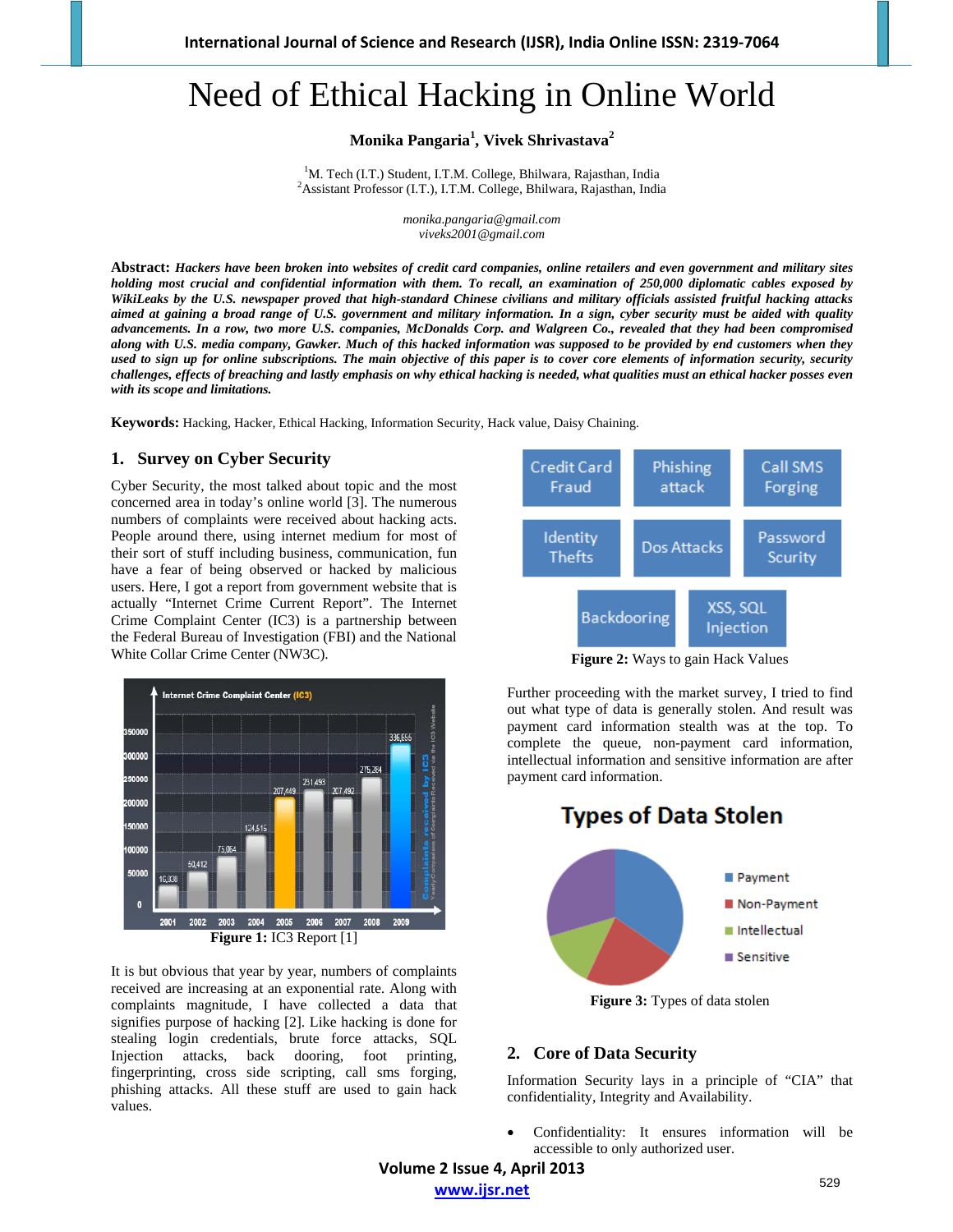- Integrity: It ensures from start to an end means from source to destination, no further changes has occurred in data in middle of transmission. Means data has retained its integrity throughout the route.
- Availability: It ensures the presence of systems given charge of handling certain tasks like delivery, storage and processing.

## **3. Security Hurdles**

Once when we start building notions about providing security to a standalone system or an organization, security risk factor must be taken in account. The main challenges come in way of security:

- Will it be according to government rules and regulations? By applying any of the planned strategy, no rule violation must be happened.
- What will be the consequence of security violation on an organization base as well as its market value?
- It is damn difficult to provide centralized security in an distributed environment.
- How will it be possible to secure the hugely overspread network applications?

# **4. Impact of Hacking**

World is at an threatened edge built up by cyber crimes or deeds by script kiddies [4]. Hacking consequences are much more horrible than ever thought of. It can damage company goodwill and most importantly its trust from customers. The major impacts that are actually a negative impact are:

- Damage to confidentiality, availability and integrity of the data.
- Attackers may leverage a compromised machine as 'bots' and 'zombies'.
- Hackers can leave a backdoor open in targeted machines to exploit them whenever desired.
- Theft of e-mail ID for spamming.
- Theft of passwords for accessing others bank accounts or even lead to illegal fund transfer.
- Loss to social security.

### **5. Who The Hacker Is?**

Several definitions for hackers are given below:

- Hackers are capable individuals with extreme computer knowledge about software as well as hardware.
- For some notorious individuals, hacking is just an hobby to test their ability by themselves.
- Some do it with well planned strategy to complete their wrong intentions.

To better understand them, they are further classified into four categories. They are:

 Black Hat Hacker: Their deeds results into destructive activities. They are also known as crackers.

- White Hat Hacker: They are professional hackers. They use their skill for defensive purpose in purely an ethical way.
- Suicide Hacker: They are such notorious individuals who aim to bring down critical structure and even do not care about facing punishment.
- Gray Hat Hacker: They are the hackers who are mixture of both white hat and black hat hackers i.e. works both offensively and defensively [5].

Hacking can be divided into many phases:



**Figure 4:** Hacking Process

Reconnaissance: It refers to gather as more information as we can about target in prior to perform an attack. It can be further classified into Active and Passive. Former involves information gathering with direct interaction like social engineering and the later without any direct interaction by searching news release or public records.

Scanning: It refers to scan for all the open as well as closed ports and even for the known vulnerabilities on the target machine.

Gaining Control: It can be gained at OS level, system level or even network level. From normal access hacker can even proceed with privilege escalation. It often includes password cracking, buffer overflows, DoS attack etc.

Maintaining Access: It is where hacker strives to retain its control over target with backdoors, root kits or Trojans. Compromised machines can even be used as Bots and Zombies for further attacks.

Log clearing: It is also known as Daisy Chaining. To avoid being exposed or caught, a good hacker will leave no impressions of his presence. So he attempts to overwrite the system and application logs.